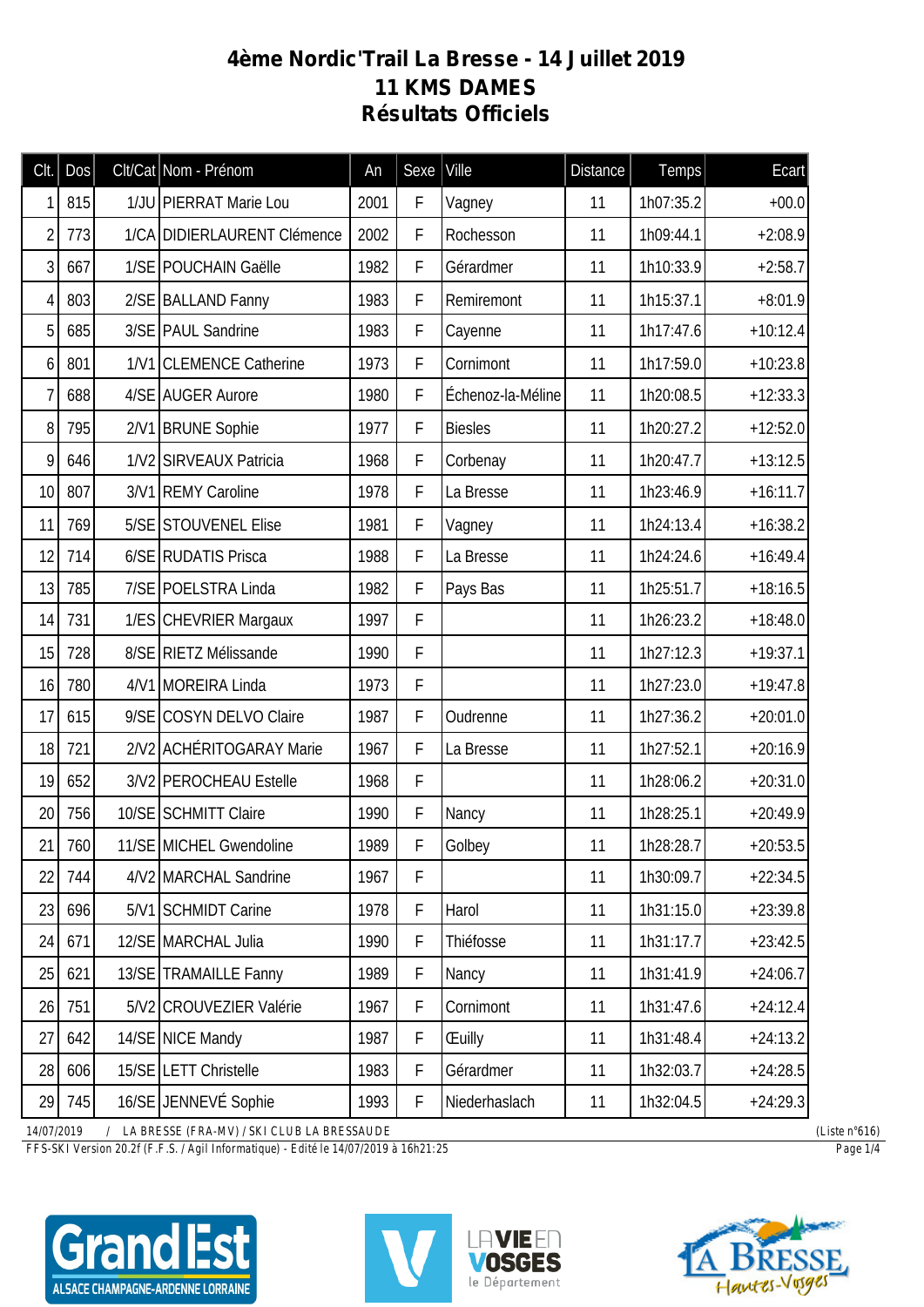| Clt. | Dos | Clt/Cat Nom - Prénom        | An   | Sexe        | Ville          | <b>Distance</b> | Temps     | Ecart      |
|------|-----|-----------------------------|------|-------------|----------------|-----------------|-----------|------------|
| 30   | 735 | 6/V2 QUATREVAUX Laurence    | 1969 | F           | Dommartemont   | 11              | 1h32:15.3 | $+24:40.1$ |
| 31   | 678 | 7/V2 BERNARDET Caroline     | 1966 | F           | <b>Millery</b> | 11              | 1h32:21.6 | $+24:46.4$ |
| 32   | 747 | 6/V1 PECASTAINGS Marion     | 1972 | F           | Metz           | 11              | 1h32:50.4 | $+25:15.2$ |
| 33   | 733 | 2/ES REMY Clémence          | 1997 | F           | Nancy          | 11              | 1h33:04.3 | $+25:29.1$ |
| 34   | 690 | 17/SE   FEUILLETTE Sabrina  | 1983 | F           |                | 11              | 1h33:06.4 | $+25:31.2$ |
| 35   | 697 | 7/V1 CONRAUX Veronique      | 1973 | F           | Thaon          | 11              | 1h33:59.6 | $+26:24.4$ |
| 36   | 637 | 18/SE THIEL Marina          | 1986 | F           | Metz           | 11              | 1h34:33.9 | $+26:58.7$ |
| 37   | 634 | 19/SE SMADJA Perrine        | 1983 | F           | Leudon-en-Brie | 11              | 1h36:15.3 | $+28:40.1$ |
| 38   | 639 | 8/V2 LONGATTE Marielle      | 1962 | F           | Chaumousey     | 11              | 1h36:36.8 | $+29:01.6$ |
| 39   | 660 | 20/SE SPOOR Ludivine        | 1994 | F           | Dieuze         | 11              | 1h37:51.8 | $+30:16.6$ |
| 40   | 691 | 21/SE MAGINOT Hélène        | 1984 | F           | Issenheim      | 11              | 1h37:58.0 | $+30:22.8$ |
| 41   | 677 | 22/SE MC RAE Laura          | 1989 | F           |                | 11              | 1h37:59.2 | $+30:24.0$ |
| 42   | 607 | 8/V1 BRUCKER Fabienne       | 1970 | F           | Anould         | 11              | 1h38:04.7 | $+30:29.5$ |
| 43   | 725 | 23/SE ETIENNE Marion        | 1982 | F           | Champ-le-Duc   | 11              | 1h39:09.0 | $+31:33.8$ |
| 44   | 681 | 3/ES POIROT Louise          | 1998 | F           | La Bresse      | 11              | 1h39:15.1 | $+31:39.9$ |
| 45   | 754 | 24/SE JENNEVÉ Anne          | 1991 | F           | Barr           | 11              | 1h39:23.1 | $+31:47.9$ |
| 46   | 712 | 25/SE POIROT Cyrielle       | 1983 | F           |                | 11              | 1h39:47.5 | $+32:12.3$ |
| 47   | 770 | 26/SE BOBAN Amélie          | 1983 | F           | <b>Big Sur</b> | 11              | 1h40:23.1 | $+32:47.9$ |
| 48   | 764 | 27/SE GROSDEMANGE Stéphanie | 1980 | F           | Vieux-Lixheim  | 11              | 1h40:50.5 | $+33:15.3$ |
| 49   | 788 | 9/V1 JOUANNY Anne           | 1979 | F           | Alix           | 11              | 1h40:54.1 | $+33:18.9$ |
| 50   | 779 | 9/V2 ATAR Nathalie          | 1968 | F           | Bavans         | 11              | 1h40:58.8 | $+33:23.6$ |
| 51   | 771 | 10/V1 PREVOT Christelle     | 1977 | F           | Coinches       | 11              | 1h42:01.0 | $+34:25.8$ |
| 52   | 672 | 28/SE LECOMTE Celine        | 1981 | F           | Essegney       | 11              | 1h42:07.2 | $+34:32.0$ |
| 53   | 686 | 29/SE POCARD Marion         | 1995 | F           | Cornimont      | 11              | 1h42:15.6 | $+34:40.4$ |
| 54   | 644 | 11/V1 POULAIN Catherine     | 1971 | F           | Cheminot       | 11              | 1h43:15.2 | $+35:40.0$ |
| 55   | 604 | 30/SE PAGLIARIN Marie       | 1991 | F           |                | 11              | 1h43:55.8 | $+36:20.6$ |
| 56   | 765 | 12/V1 GONCALVES Joëlle      | 1978 | $\mathsf F$ | Cornimont      | 11              | 1h44:18.5 | $+36:43.3$ |
| 57   | 655 | 31/SE SERGEANT Margaux      | 1993 | F           | Nancy          | 11              | 1h44:22.2 | $+36:47.0$ |
| 58   | 730 | 32/SE ERMELINE Gornet       | 1990 | F           | Jeuxey         | 11              | 1h44:25.9 | $+36:50.7$ |

*14/07/2019 / LA BRESSE (FRA-MV) / SKI CLUB LA BRESSAUDE (Liste n°616)*

*FFS-SKI Version 20.2f (F.F.S. / Agil Informatique) - Edité le 14/07/2019 à 16h21:25 Page 2/4*





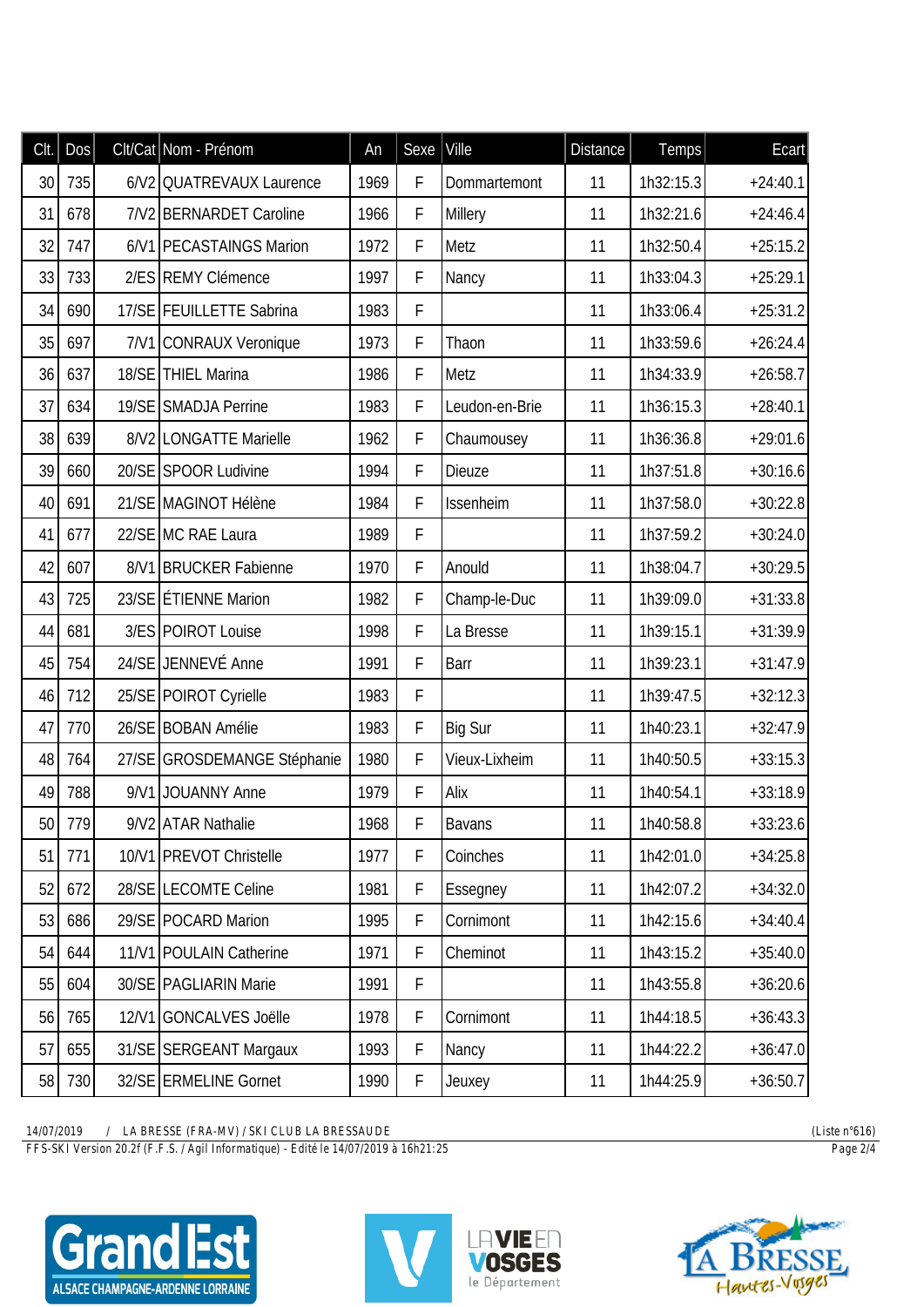| CIt. | <b>Dos</b> |              | Clt/Cat Nom - Prénom           | An   | Sexe        | Ville             | <b>Distance</b> | <b>Temps</b> | Ecart      |
|------|------------|--------------|--------------------------------|------|-------------|-------------------|-----------------|--------------|------------|
| 59   | 612        |              | 1/V3 ROCHETTE Jasmine          | 1956 | F           | Épinal            | 11              | 1h44:33.7    | $+36:58.5$ |
| 60   | 665        |              | 33/SE NIKLASZEWSKI Cecile      | 1994 | F           | Lunéville         | 11              | 1h45:54.9    | $+38:19.7$ |
| 61   | 759        |              | 34/SE WILLEM Sabine            | 1980 | F           | Eckbolsheim       | 11              | 1h46:09.8    | $+38:34.6$ |
| 62   | 616        |              | 35/SE CUNY Alix                | 1993 | F           | Nancy             | 11              | 1h46:24.7    | $+38:49.5$ |
| 63   | 786        |              | 36/SE MARKIEWICZ Alice         | 1993 | F           | Nancy             | 11              | 1h46:25.1    | $+38:49.9$ |
| 64   | 662        |              | 37/SE CUGIER Julie             | 1990 | F           | Creutzwald        | 11              | 1h46:45.2    | $+39:10.0$ |
| 65   | 767        |              | 10/V2 SAINTDIZIER CHARTON      | 1968 | F           | Thaon-les-Vosges  | 11              | 1h46:49.1    | $+39:13.9$ |
| 66   | 641        |              | 38/SE DONJON Adeline           | 1991 | F           |                   | 11              | 1h46:50.2    | $+39:15.0$ |
| 67   | 740        |              | 13/V1 THIRIOT Karine           | 1974 | F           | Nomexy            | 11              | 1h46:52.3    | $+39:17.1$ |
| 68   | 710        |              | 39/SE KRIBS Marie              | 1991 | $\mathsf F$ | Ungersheim        | 11              | 1h47:03.0    | $+39:27.8$ |
| 69   | 811        |              | 40/SE FERNANDES Delphine       | 1982 | F           | Eloyes            | 11              | 1h47:42.0    | $+40:06.8$ |
| 70   | 695        |              | 14/V1 PEREE Geraldine          | 1975 | F           | Huy               | 11              | 1h50:32.7    | $+42:57.5$ |
| 71   | 674        |              | 2/CALECLERC Aline              | 2003 | F           | Haroué            | 11              | 1h51:19.1    | $+43:43.9$ |
| 72   | 698        |              | 41/SE TAMBURINI Céline         | 1983 | F           | Épinal            | 11              | 1h51:56.9    | $+44:21.7$ |
| 73   | 800        |              | 2/V3 TONNERIEUX Marie Chantal  | 1957 | F           | Chantraine        | 11              | 1h54:09.8    | $+46:34.6$ |
| 74   | 778        |              | 42/SE CREUSAT Nathalie         | 1984 | F           | Pont-Saint-Pierre | 11              | 1h54:32.3    | $+46:57.1$ |
| 75   | 675        |              | 15/V1 GROOTEN Inge             | 1972 | F           | Spa               | 11              | 1h55:47.6    | $+48:12.4$ |
| 76   | 739        |              | 16/V1 PIERROT Valérie          | 1972 | F           | Grandvillers      | 11              | 1h56:12.1    | $+48:36.9$ |
| 77   | 657        |              | 43/SE DORGET Mélanie           | 1990 | F           | <b>Docelles</b>   | 11              | 1h56:39.3    | $+49:04.1$ |
| 78   | 629        |              | 44/SE DE WULF Aurelie          | 1982 | F           |                   | 11              | 1h57:33.2    | $+49:58.0$ |
| 79   | 605        |              | 11/V2 CHARLON Véronique        | 1966 | F           | Haubourdin        | 11              | 1h59:50.5    | $+52:15.3$ |
| 80   | 709        |              | 17/V1 DOTTI Annabelle          | 1973 | F           | Fraize            | 11              | 2h05:31.6    | $+57:56.4$ |
| 81   | 741        |              | 12/V2 COLLIN Veronique         | 1966 | F           | Essey-lès-Nancy   | 11              | 2h08:43.5    | $+01:08.3$ |
| 82   | 608        |              | 45/SE SKA Vicky                | 1987 | F           | Gouvy             | 11              | 2h19:38.1    | $+12:02.9$ |
| 83   | 614        |              | 46/SE GERMAIN Pauline          | 1984 | F           | Heillecourt       | 11              | 2h27:21.8    | $+19:46.6$ |
| 84   | 610        |              | 18/V1 NOERDINGER Anne          | 1977 | F           | Gouvy             | 11              | 2h30:03.2    | $+22:28.0$ |
| 85   | 768        |              | 19/V1 THIMONT Marie-Jeanne     | 1970 | F           |                   | 11              | 2h46:39.5    | $+39:04.3$ |
|      |            | ABANDONS (3) |                                |      |             |                   |                 |              |            |
|      | 601        |              | /V <sub>2</sub> CHAUMY Natalie | 1967 | F           |                   | 11              | Abd          |            |

*14/07/2019 / LA BRESSE (FRA-MV) / SKI CLUB LA BRESSAUDE (Liste n°616)*

*FFS-SKI Version 20.2f (F.F.S. / Agil Informatique) - Edité le 14/07/2019 à 16h21:25 Page 3/4*